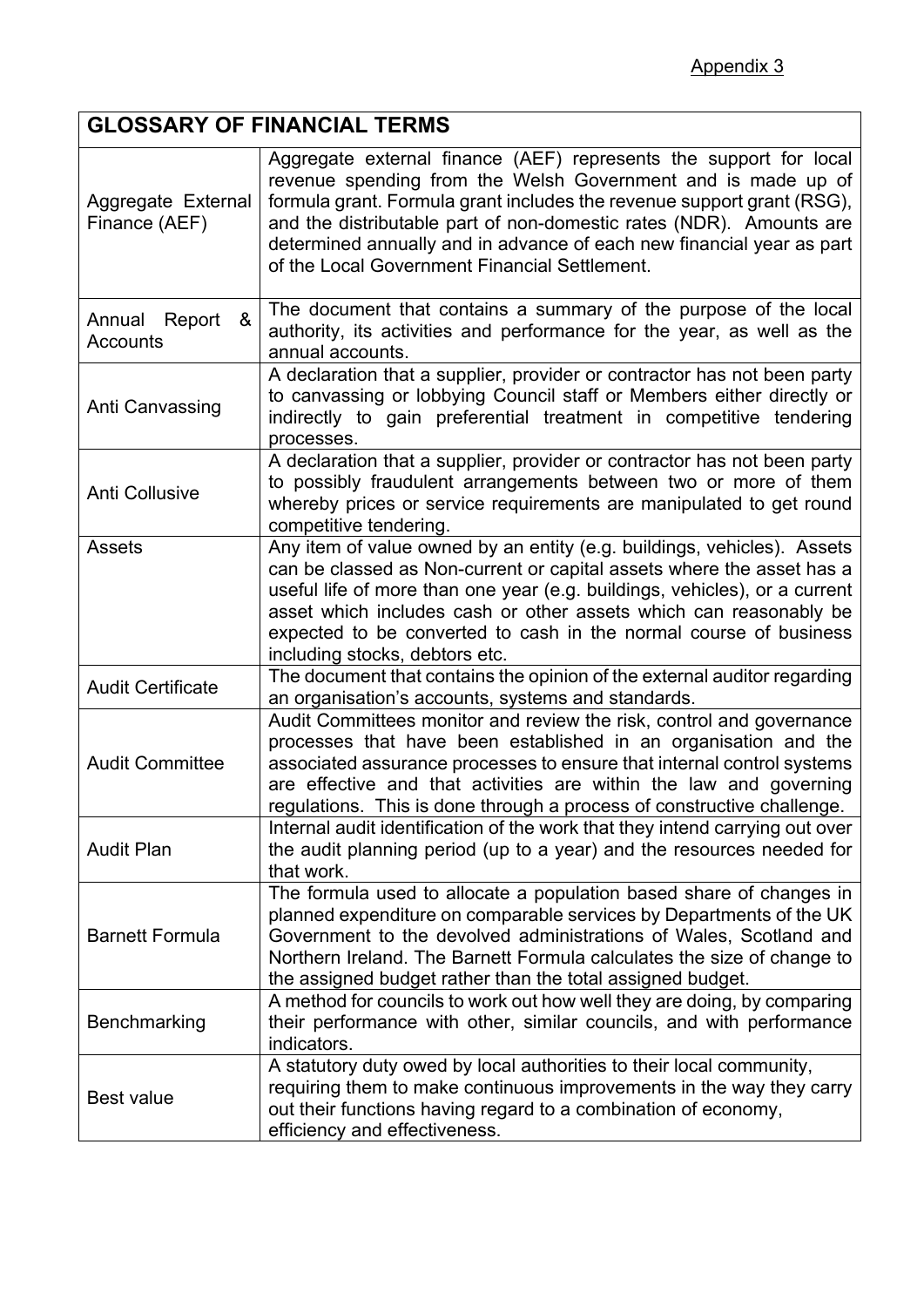| <b>Block Grant</b>                             | The Block Grant is the sum of money voted by parliament to the<br>Secretary of State for Wales. It constitutes the assigned element of the<br>Welsh Governments' Departmental Expenditure Limit and is calculated<br>from the existing baseline using the Barnett Formula.                                            |
|------------------------------------------------|-----------------------------------------------------------------------------------------------------------------------------------------------------------------------------------------------------------------------------------------------------------------------------------------------------------------------|
| <b>Budget</b>                                  | A statement expressing the Council's policies and service levels in<br>financial terms for a particular financial year. In its broadest sense it<br>includes both the revenue budget and the capital programme and any<br>authorised amendments to them.                                                              |
| <b>Budget Book</b>                             | The publication in which the Council sets out its budget for a particular<br>financial year.                                                                                                                                                                                                                          |
| <b>Budget Head</b>                             | For a particular service activity, the level of detail at which revenue or<br>capital budgets are approved by the Council, whether in the Budget<br>Book, the latest approved capital programme or as a result of<br>supplementary estimates approved for the budget year.                                            |
| <b>Budgetary Control</b>                       | The continual review of expenditure and income, both revenue and<br>capital, against planned levels of expenditure and income to help<br>ensure that service objectives are achieved and the overall resources<br>of the Council are not over or under spent. This process is aided by<br>the use of budget profiles. |
| <b>Capital Programme</b>                       | The Council's financial plan covering capital schemes and expenditure<br>proposals for the current year and a number of future years. It also<br>includes estimates of the capital resources available to finance the<br>programme.                                                                                   |
| <b>Capital Charges</b>                         | A calculation of the annual costs, included within the revenue accounts<br>of using capital assets. This includes, where appropriate depreciation.                                                                                                                                                                    |
| <b>Capital Expenditure</b>                     | Spending on non-current assets (buildings, equipment and land)<br>intended to benefit future accounting periods or spending that<br>increases the capacity, economy, efficiency or lifespan of an existing<br>asset.                                                                                                  |
| <b>CIPFA</b>                                   | Chartered Institute of Public Finance and Accountancy                                                                                                                                                                                                                                                                 |
| Code of Corporate<br>Governance                | The part of the Council's constitution which sets out the systems and<br>processes, and cultures and values necessary for achieving and<br>demonstrating good corporate governance.                                                                                                                                   |
| <b>Codes of Conduct</b>                        | The protocols within which Members and Officers will work as set out<br>in the Constitution.                                                                                                                                                                                                                          |
| <b>Codes of Practice</b>                       | Guidance issued by professional bodies in relation to standards which<br>are not regulated by statute, or by the Council itself.                                                                                                                                                                                      |
| Collaborative<br>Arrangement                   | A contract or agreement established in conjunction with one or more<br>other organisations.                                                                                                                                                                                                                           |
| Collaboration/<br>Consortium                   | The process of procurement shared between different Councils or<br>other public sector organisations.                                                                                                                                                                                                                 |
| Construction<br><b>Industry Scheme</b><br>2007 | Legislation designed to ensure that all payments to contractors are<br>made in accordance with HMRC legislation.                                                                                                                                                                                                      |
| Consultant                                     | A person (not an employee), agency or firm engaged for a limited<br>period of time on a fee basis to carry out a specific task or tasks. A<br>consultant provides subject matter expertise and/or experience to the<br>Council either because it does not possess the skills or resource in-                          |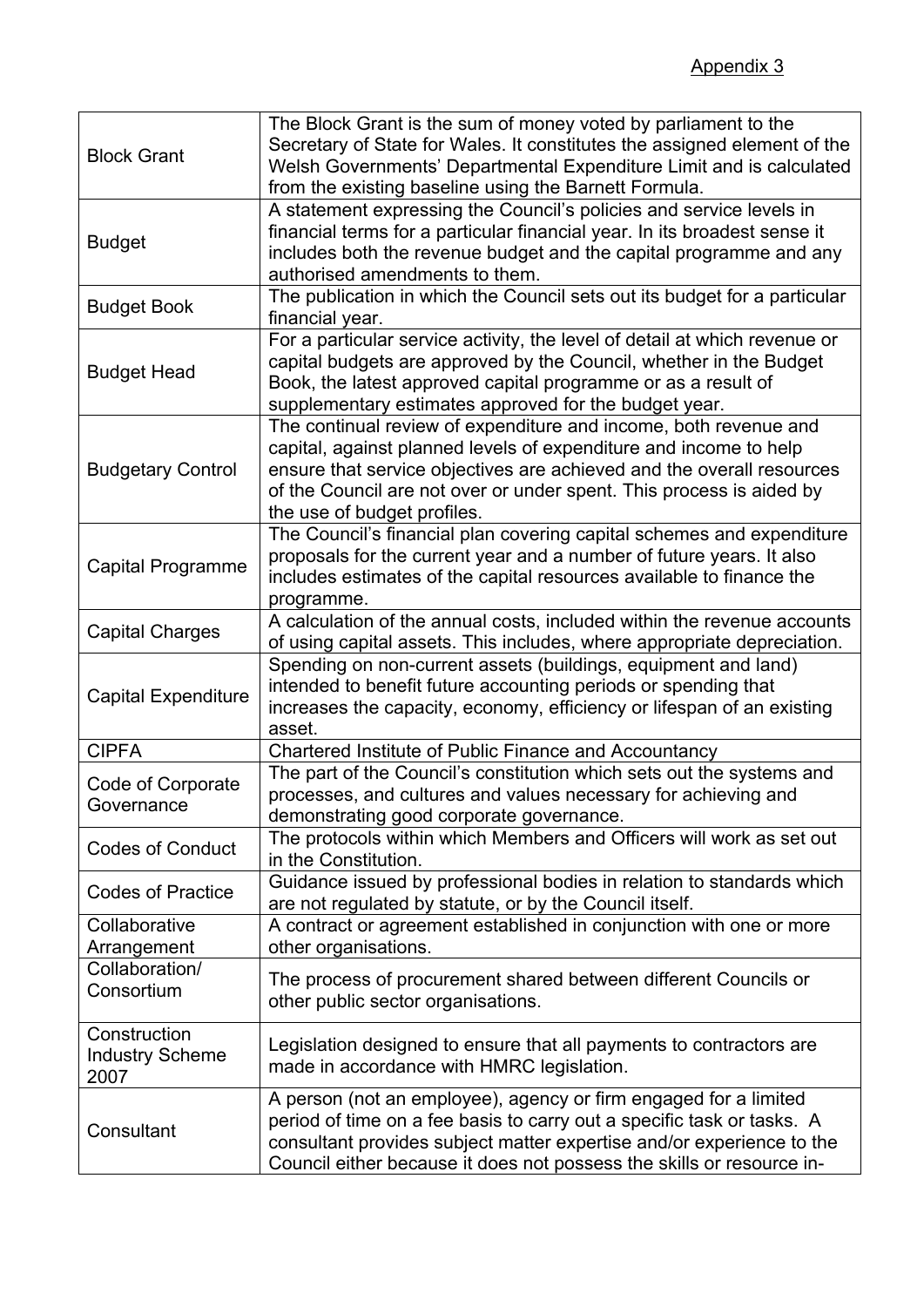|                                        | house or which requires an independent evaluation/assessment to be<br>made.                                                                                                                                                                                                                                                                                                                                                                                                                  |
|----------------------------------------|----------------------------------------------------------------------------------------------------------------------------------------------------------------------------------------------------------------------------------------------------------------------------------------------------------------------------------------------------------------------------------------------------------------------------------------------------------------------------------------------|
| Contract                               | An agreement to be supplied with goods, works, services or supplies<br>on mutually agreed and binding terms, often in writing.                                                                                                                                                                                                                                                                                                                                                               |
| Contractor/<br>Supplier/<br>Provider   | The successful 'other party' with whom a contract is formed to provide<br>the specified requirement.                                                                                                                                                                                                                                                                                                                                                                                         |
| Corporate<br>Contracts                 | A contract which has been procured by Flintshire County Council or a<br>Consortium for the potential use of, and on behalf of, the whole of<br>Flintshire.                                                                                                                                                                                                                                                                                                                                   |
| Corporate<br>Governance                | The system by which organisations are directed and controlled. The<br>framework that ensures that an organisation fulfils its overall purpose,<br>achieves its intended outcomes for residents of Flintshire and service<br>users, and operates in an effective, efficient and ethical manner.                                                                                                                                                                                               |
| <b>Council Fund</b>                    | The fund to which all the Council's revenue expenditure is charged                                                                                                                                                                                                                                                                                                                                                                                                                           |
| <b>Council Tax</b>                     | A local tax based on the capital value of residential properties.                                                                                                                                                                                                                                                                                                                                                                                                                            |
| <b>Council Tax Base</b>                | The estimated number of chargeable properties, expressed as the<br>equivalent number of 'Band D' properties in the Council's area. The<br>Council is required to annually advise the Welsh Government of it's<br>Council Tax Base (as at 31 <sup>st</sup> October), which they use in the Local<br>Government Financial Settlement, and to allow the County Council,<br>North Wales Police Authority and Town / Community Councils to<br>calculate the following year's Council Tax charges. |
| Council's<br>Constitution              | The Constitution sets out how Flintshire County Council operates, how<br>decisions are made and the procedures which are followed to ensure<br>that the Council is efficient, transparent and accountable to local<br>people.                                                                                                                                                                                                                                                                |
| Council's<br><b>Monitoring Officer</b> | The Officer designated by the Council as its Statutory Monitoring<br>Officer.                                                                                                                                                                                                                                                                                                                                                                                                                |
| <b>Creditors</b>                       | A person or body to whom the Council owes money.                                                                                                                                                                                                                                                                                                                                                                                                                                             |
| <b>Debtors</b>                         | A person or body who owes the Council money. The debt may derive<br>from a number of sources such as Council Tax or rent arrears,<br>rechargeable works or where an account has been rendered for a<br>service provided by the Council.                                                                                                                                                                                                                                                      |
| E procurement                          | The effective use of ICT to communicate and transact Council<br>business with suppliers etc.                                                                                                                                                                                                                                                                                                                                                                                                 |
| E tender                               | The effective use of ICT to undertake tenders.                                                                                                                                                                                                                                                                                                                                                                                                                                               |
| <b>Estimated Outturn</b>               | Estimates of the expenditure to the end of the financial year, made on<br>the basis of actual expenditure incurred to date.                                                                                                                                                                                                                                                                                                                                                                  |
| <b>External Audit</b>                  | External auditors provide an independent check that the annual<br>accounts of a body properly reflect the financial year, funds were spent<br>in accordance with relevant regulations or directions, and that the body<br>achieves the best possible value for public money. External audit may<br>also carry out value for money or other reviews of services.                                                                                                                              |
| Financial                              | That part of the Council's Constitution which provides an approved                                                                                                                                                                                                                                                                                                                                                                                                                           |
| Regulations                            | framework for the proper financial management of the authority.                                                                                                                                                                                                                                                                                                                                                                                                                              |
| <b>Financial year</b>                  | The period of twelve months commencing on 1 April                                                                                                                                                                                                                                                                                                                                                                                                                                            |
| Framework                              | An arrangement under which a contracting Authority establishes with a                                                                                                                                                                                                                                                                                                                                                                                                                        |
| Agreements                             | provider of goods, works or services, the terms under which contracts                                                                                                                                                                                                                                                                                                                                                                                                                        |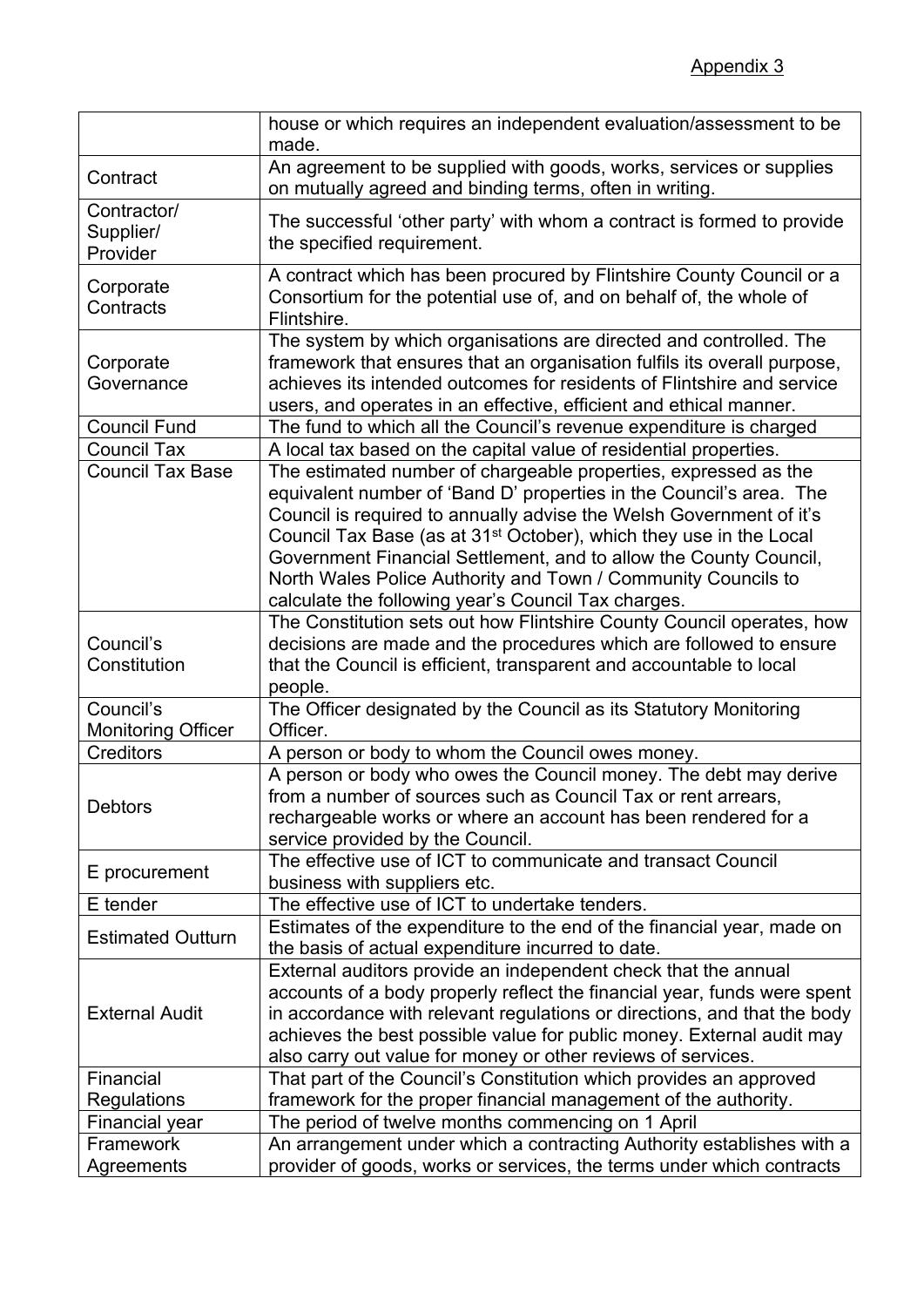|                          | subsequently can be entered into, or 'called-off' (within the limits of the                                         |
|--------------------------|---------------------------------------------------------------------------------------------------------------------|
|                          | agreement) when particular needs arise.                                                                             |
|                          | Fraud is an intentional deception made for personal gain or to damage                                               |
| Fraud                    | another individual. Good internal controls and governance                                                           |
|                          | arrangements are essential to minimise the risk of fraud. When                                                      |
|                          | council suffer fraud or theft it is often the case that the perpetrator has                                         |
|                          | prepared false documents to disguise or to cover up the theft or fraud.                                             |
|                          | In many cases the false documents include invoices and minutes                                                      |
| Goods                    | Tangible, moveable commodities (e.g. furniture and equipment etc)                                                   |
|                          | The Housing Revenue Account (HRA) is a local authority account                                                      |
|                          | showing current income and expenditure on housing services related                                                  |
|                          | to its own housing stock. The account is separate from the council                                                  |
| <b>Housing Revenue</b>   | fund and trading accounts and is funded primarily from rents and                                                    |
| Account                  | government subsidy. Rent increases and the Housing Revenue                                                          |
|                          | Account Subsidy (HRAS) are approved annually under Standing Order                                                   |
|                          | 29, by the Welsh Government, through the (Wales) General                                                            |
|                          | Determination of the Item 8 Credit and Item 8 Debit and the Housing                                                 |
|                          | Revenue Account Subsidy (Wales) Determination.                                                                      |
| Hypothecated             | Ring-fenced funding, which must be spent on particular services or                                                  |
| Funding                  | initiatives                                                                                                         |
| <b>Indicator Based</b>   | Service specific Indicator Based Assessments (IBAs) are combined to                                                 |
| <b>Assessments</b>       |                                                                                                                     |
|                          | generate total Standard Spending Assessments (SSAs, see further                                                     |
| (IBAs)                   | on) which are used by the Welsh Government to distribute the                                                        |
|                          | Revenue Support Grant funding to Local Authorities. IBAs are for use                                                |
|                          | in calculating total SSAs and are not intended for use in determining                                               |
|                          | individual authorities' budgeted expenditure on particular services.                                                |
| <b>Investment Income</b> | Income form interest receipts on investments held by the council                                                    |
| Indemnity                | Protection against future loss, or legal exemption from liability for                                               |
|                          | damages                                                                                                             |
|                          |                                                                                                                     |
|                          | Insurance is one of the ways that the councils manage the risk of                                                   |
| Insurance                | losses                                                                                                              |
|                          | Internal audit provides an objective appraisal service within an                                                    |
|                          | organisation, to improve the organisation's risk management, control                                                |
| <b>Internal Audit</b>    | and governance procedures, and to provide assurance to the                                                          |
|                          | accountable officer and the audit committee on these matters.                                                       |
|                          | The systems an organisation has in place to manage and mitigate risk.                                               |
| Internal control         |                                                                                                                     |
|                          | A detailed listing of all goods, materials, furniture and equipment in the                                          |
|                          | ownership or use of a particular service, other than those held in                                                  |
|                          | stocks and stores records. They are also subject to periodic physical                                               |
| Inventory                | checks. Inventories are normally maintained in sufficient detail as to                                              |
|                          | description, location, age, value etc. to enable any material loss arising                                          |
|                          |                                                                                                                     |
|                          | from a fire, theft or other event to be identified and to support any<br>insurance claim.                           |
| <b>Land Terrier</b>      | Records of land owned by the Council                                                                                |
| Liabilities              |                                                                                                                     |
|                          | Items that are owed by the entity such as loans, leases, etc.                                                       |
| Liquidated<br>Damages    | A prior estimate of a justifiable financial loss in the event of a failure to<br>complete by the specified date(s). |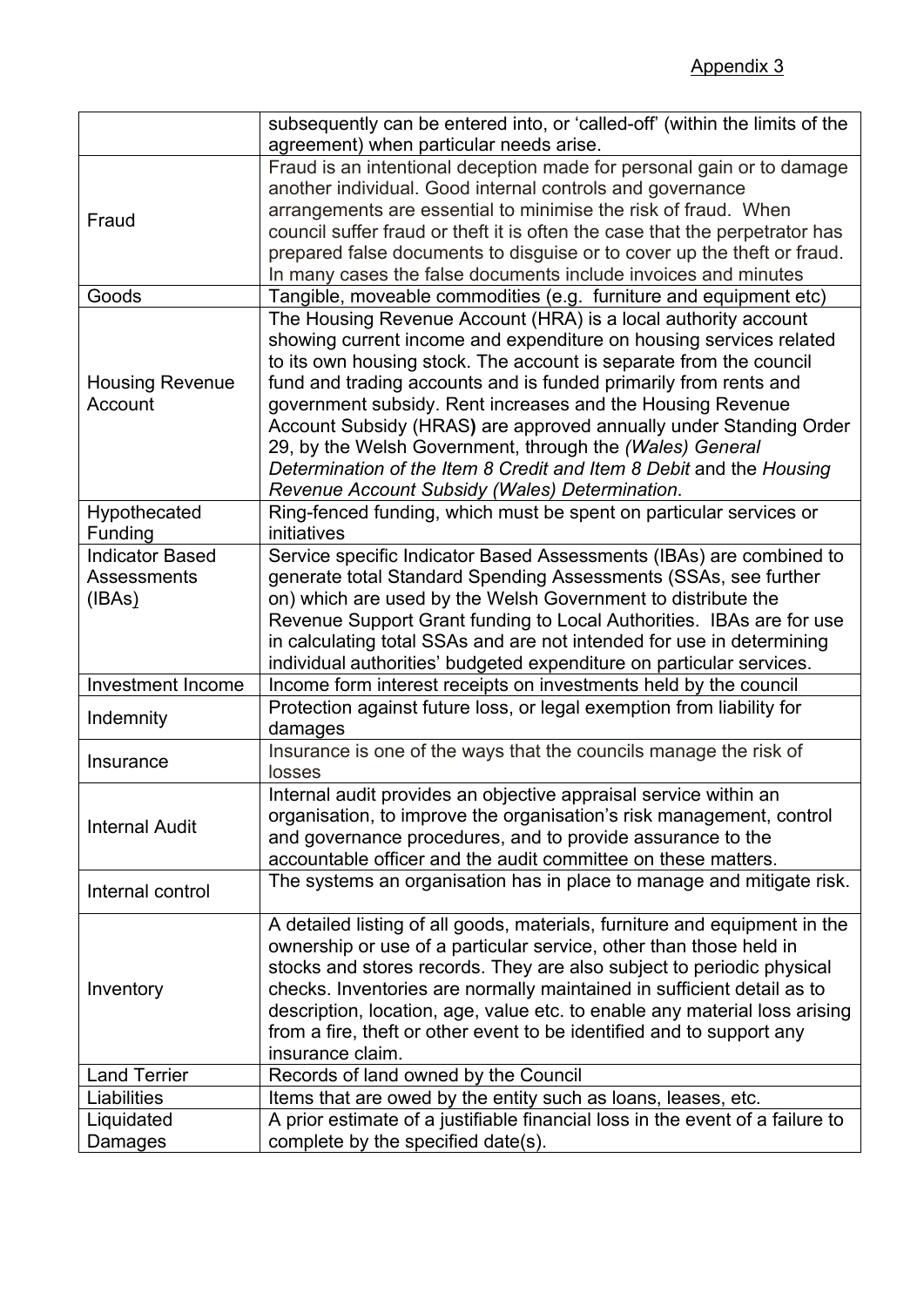| Materiality                                                | An expression of the relative significance of a particular matter in the<br>context of the financial statements as a whole                                                                                                                                                                                                                                                                                                                                                                                                                                                                                                                                                                                                                                                                                                                                                                                                                                                                                                                                                                                |
|------------------------------------------------------------|-----------------------------------------------------------------------------------------------------------------------------------------------------------------------------------------------------------------------------------------------------------------------------------------------------------------------------------------------------------------------------------------------------------------------------------------------------------------------------------------------------------------------------------------------------------------------------------------------------------------------------------------------------------------------------------------------------------------------------------------------------------------------------------------------------------------------------------------------------------------------------------------------------------------------------------------------------------------------------------------------------------------------------------------------------------------------------------------------------------|
| <b>Members</b><br>Allowances                               | A scheme of payments to elected Members of the Council in<br>recognition of their duties and responsibilities in accordance with the<br>relevant Regulations.                                                                                                                                                                                                                                                                                                                                                                                                                                                                                                                                                                                                                                                                                                                                                                                                                                                                                                                                             |
| <b>Medium Term</b><br><b>Financial Strategy</b><br>Outturn | The approved strategic process by which the council expects to<br>finance its activities in the medium term.<br>Expenditure actually incurred                                                                                                                                                                                                                                                                                                                                                                                                                                                                                                                                                                                                                                                                                                                                                                                                                                                                                                                                                             |
| Overspend                                                  | When referring to expenditure the actual expenditure incurred is<br>greater than the budget. Shown as a +ve<br>When referring to income the actual income achieved is less than the<br>budget. Shown as a +ve.                                                                                                                                                                                                                                                                                                                                                                                                                                                                                                                                                                                                                                                                                                                                                                                                                                                                                            |
| <b>PAYE</b>                                                | Tax deductions from salaries and wages payments made by the<br>Council in accordance with HMRC legislation.                                                                                                                                                                                                                                                                                                                                                                                                                                                                                                                                                                                                                                                                                                                                                                                                                                                                                                                                                                                               |
| Petty Cash/Imprest<br>Account                              | A small amount of cash kept on hand by a service for incidental<br>expenses                                                                                                                                                                                                                                                                                                                                                                                                                                                                                                                                                                                                                                                                                                                                                                                                                                                                                                                                                                                                                               |
| Precept                                                    | This is the Council Tax collected by the Council on behalf of the<br>Community Councils and the North Wales Police Authority                                                                                                                                                                                                                                                                                                                                                                                                                                                                                                                                                                                                                                                                                                                                                                                                                                                                                                                                                                              |
| Procurement                                                | Procurement is the process of obtaining supplies, services and works<br>spanning the life cycle of the asset or service contract. It has a wider<br>meaning than traditional terms such as purchasing, buying or<br>commissioning. It is about securing services and products which best<br>meet the needs of all stakeholders; anyone who can or might be<br>affected by the services and products involved.                                                                                                                                                                                                                                                                                                                                                                                                                                                                                                                                                                                                                                                                                             |
| <b>Reserves</b>                                            | These are balances in hand that have accumulated over previous<br>years and are held for defined (earmarked reserves) and general<br>(general reserves) purposes. Councils are required to regularly review<br>the level and purpose of their reserves and to take account of the<br>advice of the Chief Finance Officer.                                                                                                                                                                                                                                                                                                                                                                                                                                                                                                                                                                                                                                                                                                                                                                                 |
| Revenue                                                    | A term used to describe the day-to-day costs of running Council<br>services and income deriving from those services. It also includes<br>however charges for the repayment of debt, including interest, and<br>may include direct financing of capital expenditure.                                                                                                                                                                                                                                                                                                                                                                                                                                                                                                                                                                                                                                                                                                                                                                                                                                       |
| <b>Revenue Support</b><br>Grant (RSG)                      | The Revenue Support Grant (RSG) represents the major element in<br>the support for local revenue spending that the Council receives from<br>the Welsh Government, as required by section 78(1) of the Local<br>Government Finance Act 1988. Amounts are determined annually and<br>in advance of each new financial year as part of the Local Government<br>Financial Settlement, and form a part of the Aggregate External<br>Finance (AEF).<br>The objective of the revenue support grant system is to enable<br>authorities to provide a common level of service consistent with an<br>aggregate figure of total standard spending (as assessed by Welsh<br>Government using Standard Spending Assessments, see below). Its<br>aim is to compensate for differences in the levels at which authorities<br>need to spend and at which they can raise council tax in order to<br>provide a common level of service. This objective is met by calculating<br>the revenue support grant for each authority as the difference between<br>its standard spending assessment and the sum of its re-distributed |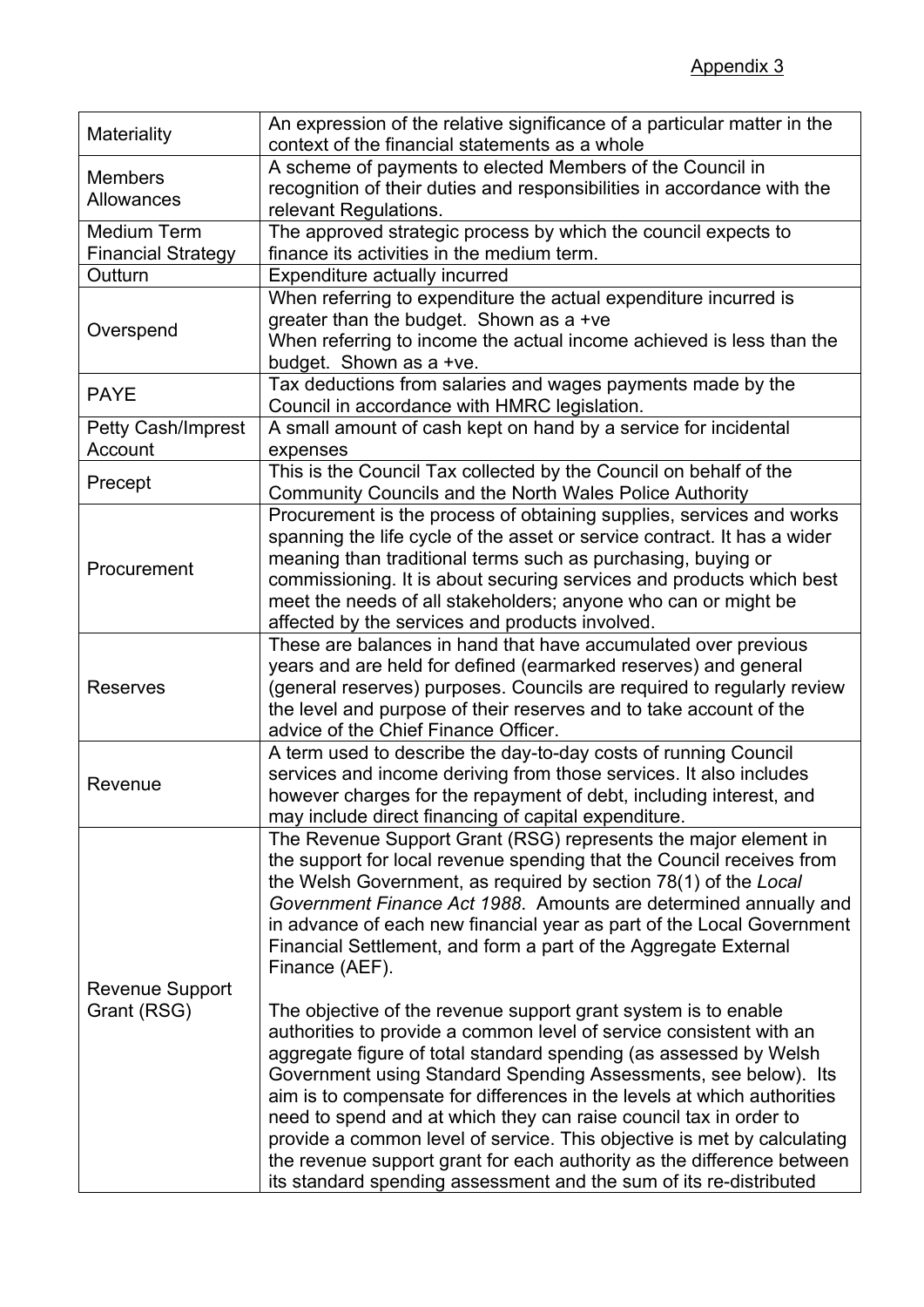|                                                          | non-domestic rate income and council tax (as calculated by the Welsh                                                                                                                                                                                                                                                                                                                                                                                                                                                                                                                                                                                                                                                                                                                                                                                                                                                                                                                                                                                                                                                                                       |
|----------------------------------------------------------|------------------------------------------------------------------------------------------------------------------------------------------------------------------------------------------------------------------------------------------------------------------------------------------------------------------------------------------------------------------------------------------------------------------------------------------------------------------------------------------------------------------------------------------------------------------------------------------------------------------------------------------------------------------------------------------------------------------------------------------------------------------------------------------------------------------------------------------------------------------------------------------------------------------------------------------------------------------------------------------------------------------------------------------------------------------------------------------------------------------------------------------------------------|
|                                                          | Government for standard spending purposes.)                                                                                                                                                                                                                                                                                                                                                                                                                                                                                                                                                                                                                                                                                                                                                                                                                                                                                                                                                                                                                                                                                                                |
|                                                          | A planned and systematic approach, involving culture, structure and                                                                                                                                                                                                                                                                                                                                                                                                                                                                                                                                                                                                                                                                                                                                                                                                                                                                                                                                                                                                                                                                                        |
| <b>Risk Management</b>                                   | processes, to provide assurance that the Council's significant risks are                                                                                                                                                                                                                                                                                                                                                                                                                                                                                                                                                                                                                                                                                                                                                                                                                                                                                                                                                                                                                                                                                   |
|                                                          | identified, evaluated and managed effectively                                                                                                                                                                                                                                                                                                                                                                                                                                                                                                                                                                                                                                                                                                                                                                                                                                                                                                                                                                                                                                                                                                              |
| <b>Risk Management</b>                                   | An agreed policy which sets out how and why the Council will manage                                                                                                                                                                                                                                                                                                                                                                                                                                                                                                                                                                                                                                                                                                                                                                                                                                                                                                                                                                                                                                                                                        |
| Policy                                                   | risk of all types across all of its activities                                                                                                                                                                                                                                                                                                                                                                                                                                                                                                                                                                                                                                                                                                                                                                                                                                                                                                                                                                                                                                                                                                             |
| Scheme of                                                | The framework by which budgetary control and financial monitoring                                                                                                                                                                                                                                                                                                                                                                                                                                                                                                                                                                                                                                                                                                                                                                                                                                                                                                                                                                                                                                                                                          |
| Delegation                                               | are exercised at a local level.                                                                                                                                                                                                                                                                                                                                                                                                                                                                                                                                                                                                                                                                                                                                                                                                                                                                                                                                                                                                                                                                                                                            |
| Section 151 Officer                                      | Section 151 of the Local Government Act 1972 requires every local<br>authority to make arrangements for the proper administration of their<br>financial affairs and requires one officer to be nominated to take<br>responsibility for the administration of those affairs. In Flintshire, this<br>responsibility is vested in the Head of Finance.                                                                                                                                                                                                                                                                                                                                                                                                                                                                                                                                                                                                                                                                                                                                                                                                        |
|                                                          | A list of suitably qualified contractors, suppliers or providers that has                                                                                                                                                                                                                                                                                                                                                                                                                                                                                                                                                                                                                                                                                                                                                                                                                                                                                                                                                                                                                                                                                  |
| <b>Select List</b>                                       | been drawn up and assessed through an advertising and short-listing                                                                                                                                                                                                                                                                                                                                                                                                                                                                                                                                                                                                                                                                                                                                                                                                                                                                                                                                                                                                                                                                                        |
|                                                          | exercise for a particular contract or procurement activity.                                                                                                                                                                                                                                                                                                                                                                                                                                                                                                                                                                                                                                                                                                                                                                                                                                                                                                                                                                                                                                                                                                |
| <b>Services</b>                                          | Intangible commodities (e.g. agency staff, consultants etc). It can also<br>mean support to individuals or groups.                                                                                                                                                                                                                                                                                                                                                                                                                                                                                                                                                                                                                                                                                                                                                                                                                                                                                                                                                                                                                                         |
| <b>Standard Spending</b><br><b>Assessments</b><br>(SSAs) | Standard Spending Assessments (SSAs) are notional assessments of<br>each council's need to spend on revenue services, calculated each<br>year by the Welsh Government for use in the distribution of the<br>Revenue Support Grant (RSG). SSAs are calculated prior to the year<br>to which they relate using principles established by the Welsh<br>Government, which encompass the demographic, physical and social<br>characteristics of each area, as reflected by a range of indicators.<br>SSAs include the need to spend on the current element of revenue<br>expenditure and the need to spend on the capital charges element of<br>revenue expenditure. The distribution of the current element between<br>local authorities is based on the distribution of, such as pupil numbers,<br>population and measures of deprivation and rurality. The distribution of<br>the capital charges element between local authorities is based on the<br>latest available credit ceiling figure for each authority (which is<br>essentially the level of unpaid debt) together with estimates of how this<br>will change in the year to which the SSAs relate. |
|                                                          | SSAs are intended to reflect variations in the need to spend which<br>might be expected if all authorities responded in a similar way to the<br>demand for services in their area, and as this is the mechanism for<br>distributing the RSG to local authorities this would enable all<br>authorities in Wales to charge the same level of council tax for the<br>provision of a similar standard of service.                                                                                                                                                                                                                                                                                                                                                                                                                                                                                                                                                                                                                                                                                                                                              |
|                                                          | An authority's SSA is derived as a funding mechanism to distribute the<br>RSG, it is not and should not been viewed as a target level of<br>expenditure for an authority. The RSG funding is unhypothecated,<br>SSAs are not meant to be prescriptive in any way, and therefore<br>authorities will spend at levels above and below their SSA according to<br>decisions that have been made locally.                                                                                                                                                                                                                                                                                                                                                                                                                                                                                                                                                                                                                                                                                                                                                       |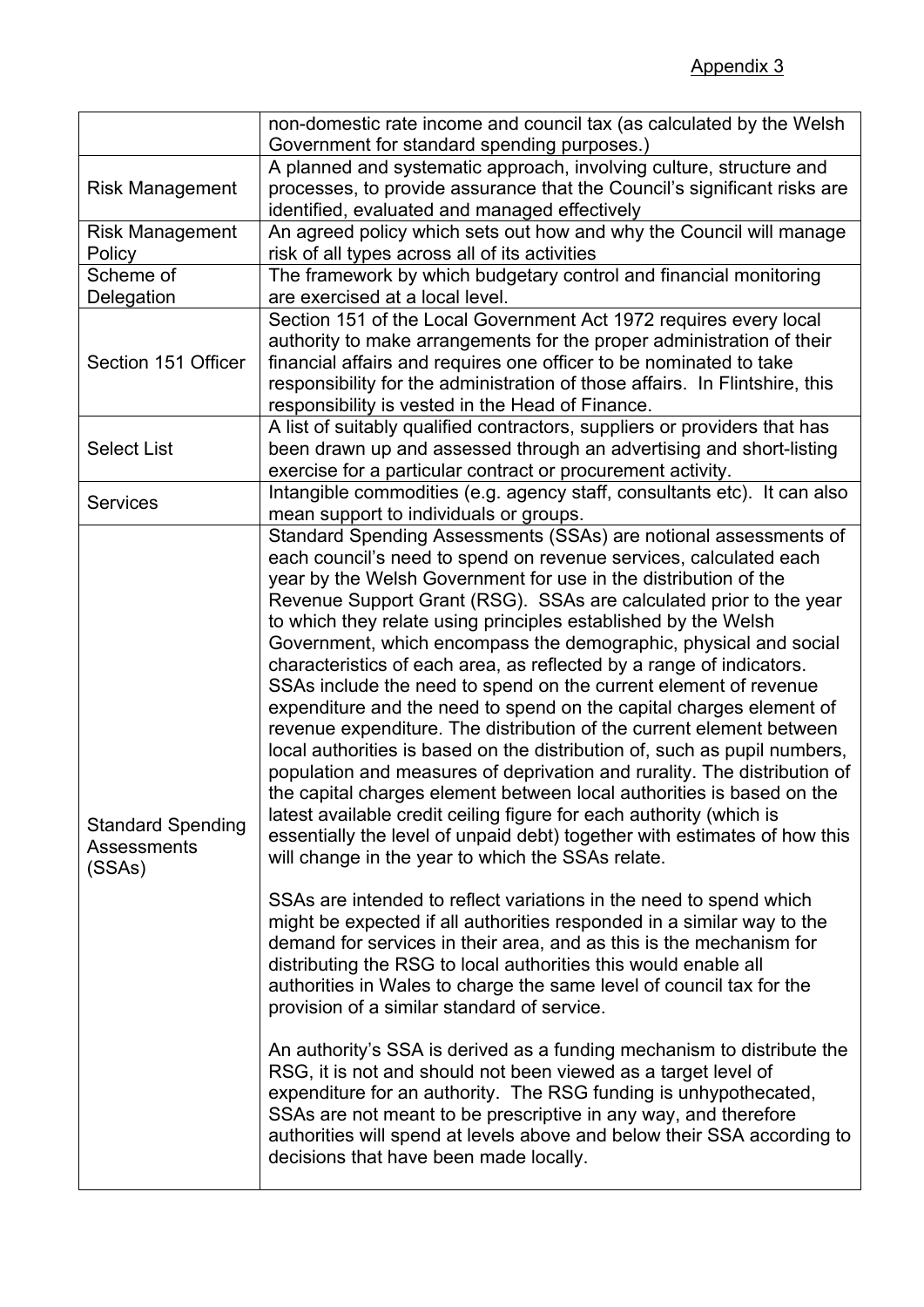| Statement of<br><b>Accounts</b>                 | The Statement of Accounts provides details of the Council's financial<br>position over the previous financial year. Its purpose is to give<br>electors, those subject to locally levied taxes and charges, members of<br>the authority, employees and other interested parties clear information<br>about the authority's finances. Statements of Accounts across all local<br>authorities should reflect a common pattern of presentation, although<br>this does not require them to be in an identical format.<br>The Statement of Accounts is produced in accordance with the<br>requirements of the Code of Practice on Local Authority Accounting in<br>the UK (the code). The code is updated annually and in 2010/11 the<br>code was based on International Financial Reporting Standards<br>(IFRS) issued by CIPFA for the first time. |
|-------------------------------------------------|------------------------------------------------------------------------------------------------------------------------------------------------------------------------------------------------------------------------------------------------------------------------------------------------------------------------------------------------------------------------------------------------------------------------------------------------------------------------------------------------------------------------------------------------------------------------------------------------------------------------------------------------------------------------------------------------------------------------------------------------------------------------------------------------------------------------------------------------|
| Sub-contractors                                 | A subcontractor is a legal person appointed by a contractor to get the<br>contract, part of the contract or any section of the contract assigned to<br>him to be executed.                                                                                                                                                                                                                                                                                                                                                                                                                                                                                                                                                                                                                                                                     |
| <b>Supplies</b>                                 | Consumables (e.g. paper, stationery, foodstuffs etc).                                                                                                                                                                                                                                                                                                                                                                                                                                                                                                                                                                                                                                                                                                                                                                                          |
| <b>Tender List</b>                              | Drawn from a previously determined select list, the list of suppliers,<br>providers or contractors actually invited to tender                                                                                                                                                                                                                                                                                                                                                                                                                                                                                                                                                                                                                                                                                                                  |
| Tenderer                                        | A potential supplier or provider or contractor.                                                                                                                                                                                                                                                                                                                                                                                                                                                                                                                                                                                                                                                                                                                                                                                                |
| <b>Third Sector</b>                             | Third Sector Organisations are key partners in the delivery of services<br>on behalf of the people of Flintshire                                                                                                                                                                                                                                                                                                                                                                                                                                                                                                                                                                                                                                                                                                                               |
| Treasury<br>Management                          | The management of the authority's cash flows, its borrowings and its<br>investments, the management of the associated risks, and the pursuit<br>of the optimum performance or return consistent with those risks.                                                                                                                                                                                                                                                                                                                                                                                                                                                                                                                                                                                                                              |
| Treasury<br>Management<br>Strategy              | The strategy for the Treasury Management activities to be adopted for<br>a particular financial year. The strategy needs to be flexible enough to<br>allow the Head of Finance to respond appropriately to changing<br>circumstances during the course of the year to the best advantage of<br>the Council.                                                                                                                                                                                                                                                                                                                                                                                                                                                                                                                                    |
| Underspend                                      | When referring to expenditure the actual expenditure incurred is less<br>than the budget. Shown as $a -ve$ .<br>When referring to income the actual income achieved exceeds the<br>budget. Shown as a -ve.                                                                                                                                                                                                                                                                                                                                                                                                                                                                                                                                                                                                                                     |
| Unhypothecated<br>Funding                       | Funding allocated without restrictions on how it should be spent.                                                                                                                                                                                                                                                                                                                                                                                                                                                                                                                                                                                                                                                                                                                                                                              |
| Unhypothecated<br>Supported<br>Borrowing        | A source of funding from the Welsh Government to finance general<br>capital expenditure. Allocations are issued annually to each local<br>authority as part of the Local Government Financial Settlement. The<br>Welsh Government includes an element within the Revenue Support<br>Grant to fund the cumulative costs of this borrowing that is classed as<br>supported borrowing.                                                                                                                                                                                                                                                                                                                                                                                                                                                            |
| Unsupported<br>(Prudential)<br><b>Borrowing</b> | Borrowing to fund capital expenditure which exceeds Welsh<br>Government support in the Revenue Support Grant. Councils can<br>choose to fund capital expenditure through Unsupported (Prudential)<br>Borrowing so long as they demonstrate that borrowing is prudent,<br>sustainable and affordable, as the ongoing revenue costs of                                                                                                                                                                                                                                                                                                                                                                                                                                                                                                           |